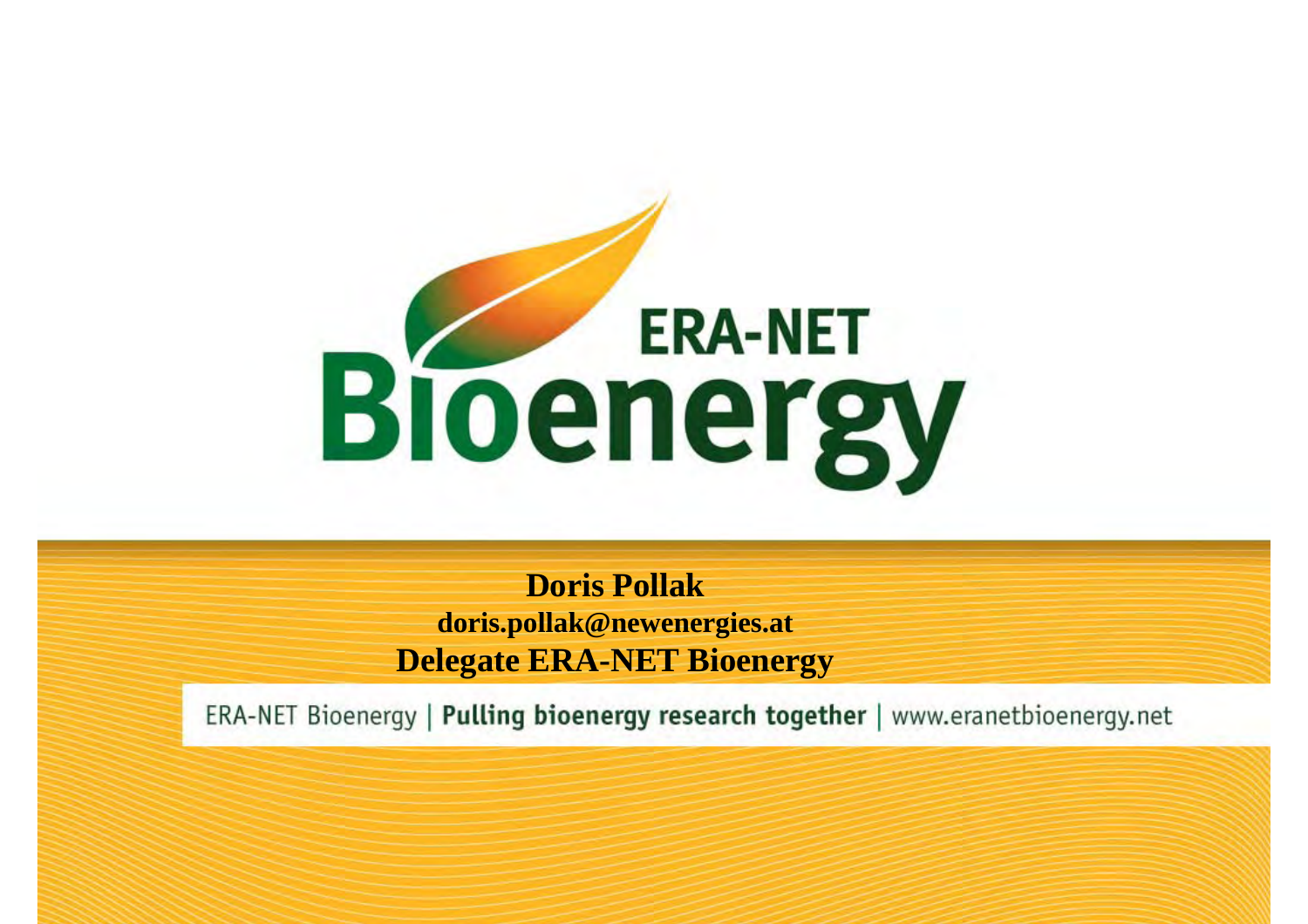### **Content**

- ERA-NET Bioenergy
- 9<sup>th</sup> joint call
- Countries involved
- Key data
- Criteria
- Submission of proposals





Bioenergy center Jyväskylä (Small-scale Combustion)

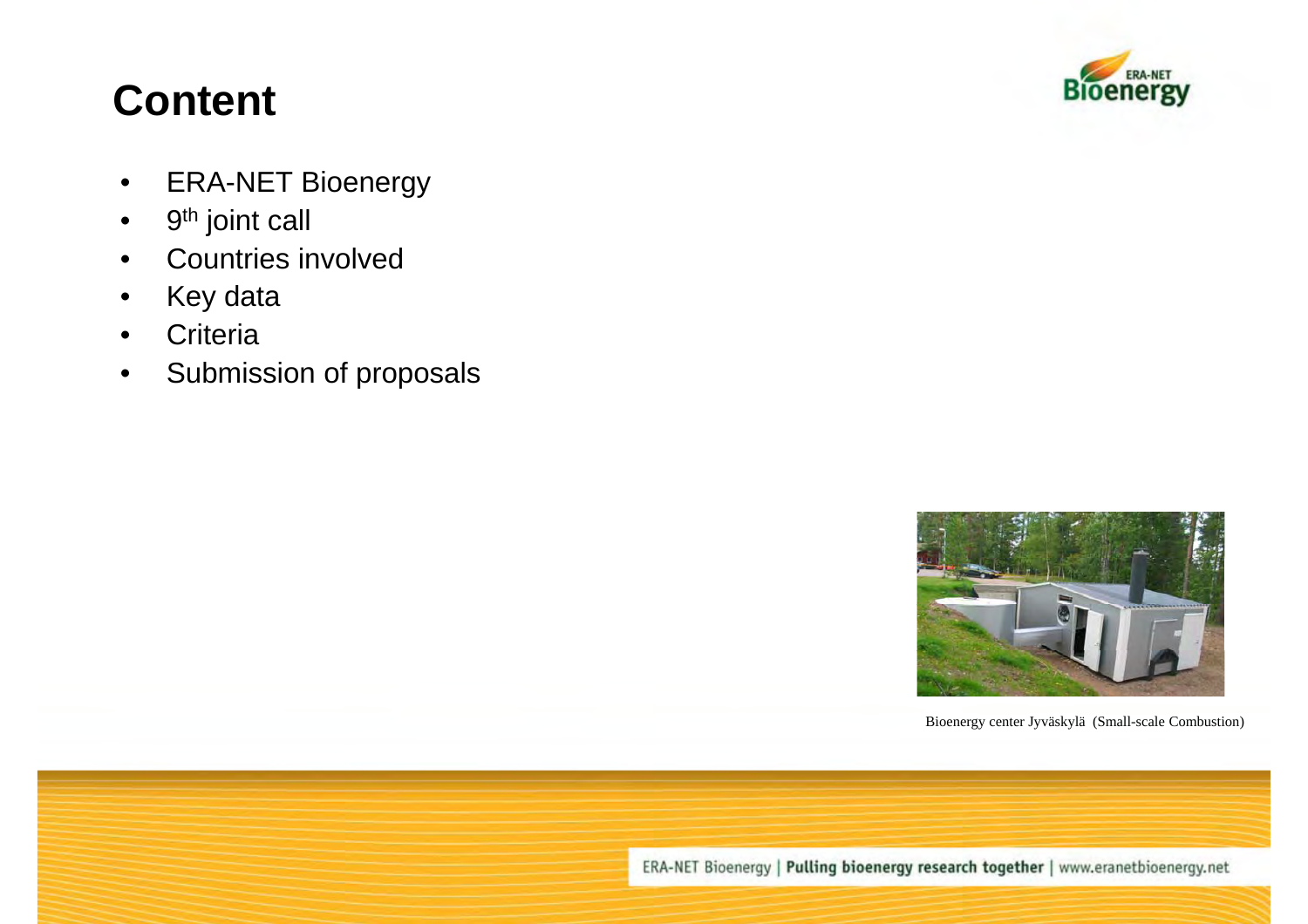### **ERA-NET Bioenergy**



Goal: The purpose of the ERA-NET is to provide additional value compared to national funding by supporting transnational research and knowledge exchange, and to thus increase the use of biomass for energy.

Aim: It is therefore not only important to maintain and increase the amount of renewable resources that can be harvested on a sustainable basis, but also to use the available biomass as efficiently as possible.

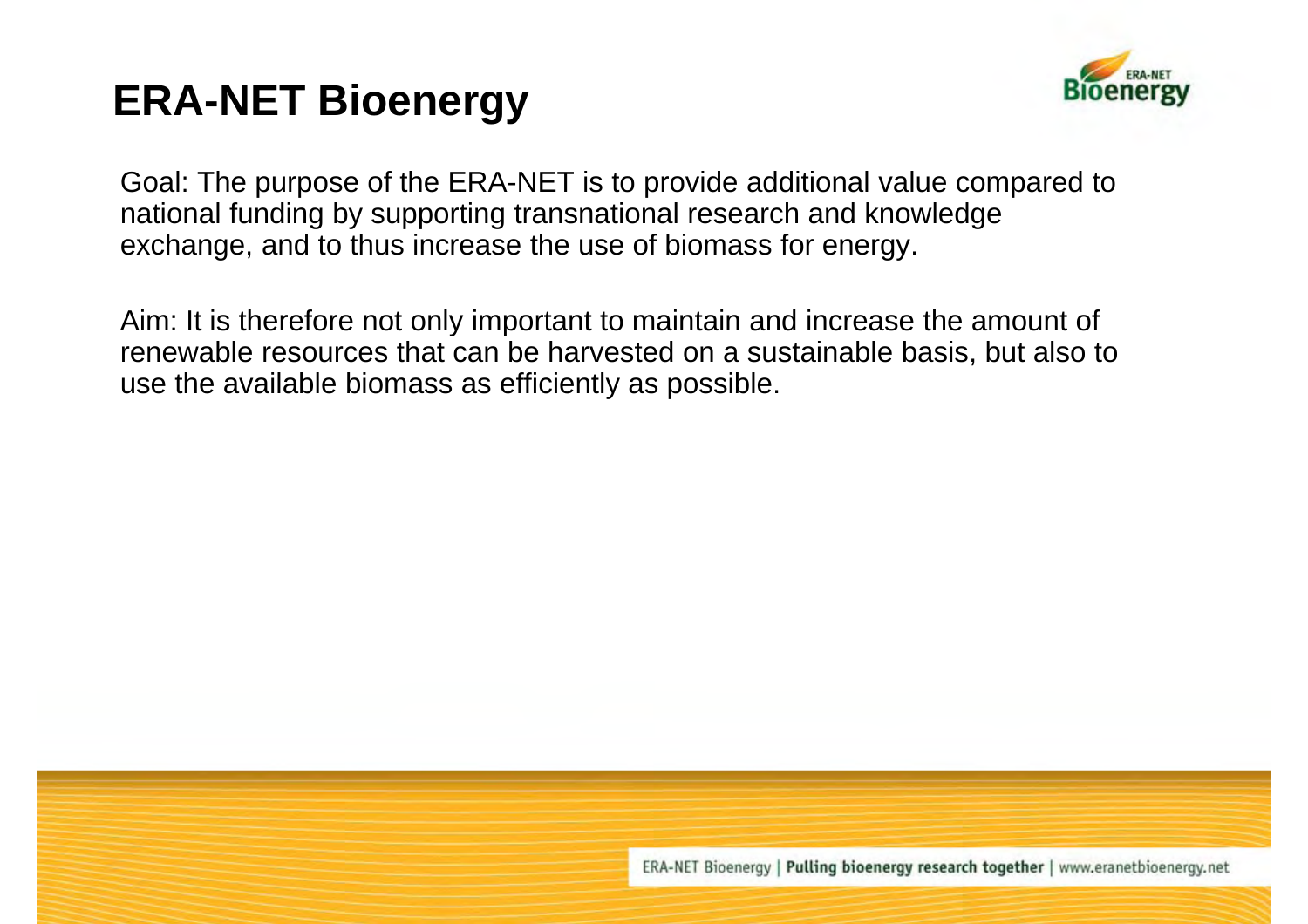### **9th joint call for R&D proposals Bioenergy**



- 1. small-scale combustion
- 2. cleaning of product gas from biomass gasification
- 3. short rotation coppice
- 4. clean biomass combustion
- 5. sustainable forest management and optimised use of ligno-cellulosic resources (together with WoodWisdom-Net
- 6. biogas and energy crops
- 7. small-scale heat and power production from solid biomass
- 8. integrated biorefinery concepts
- 9. what is left 2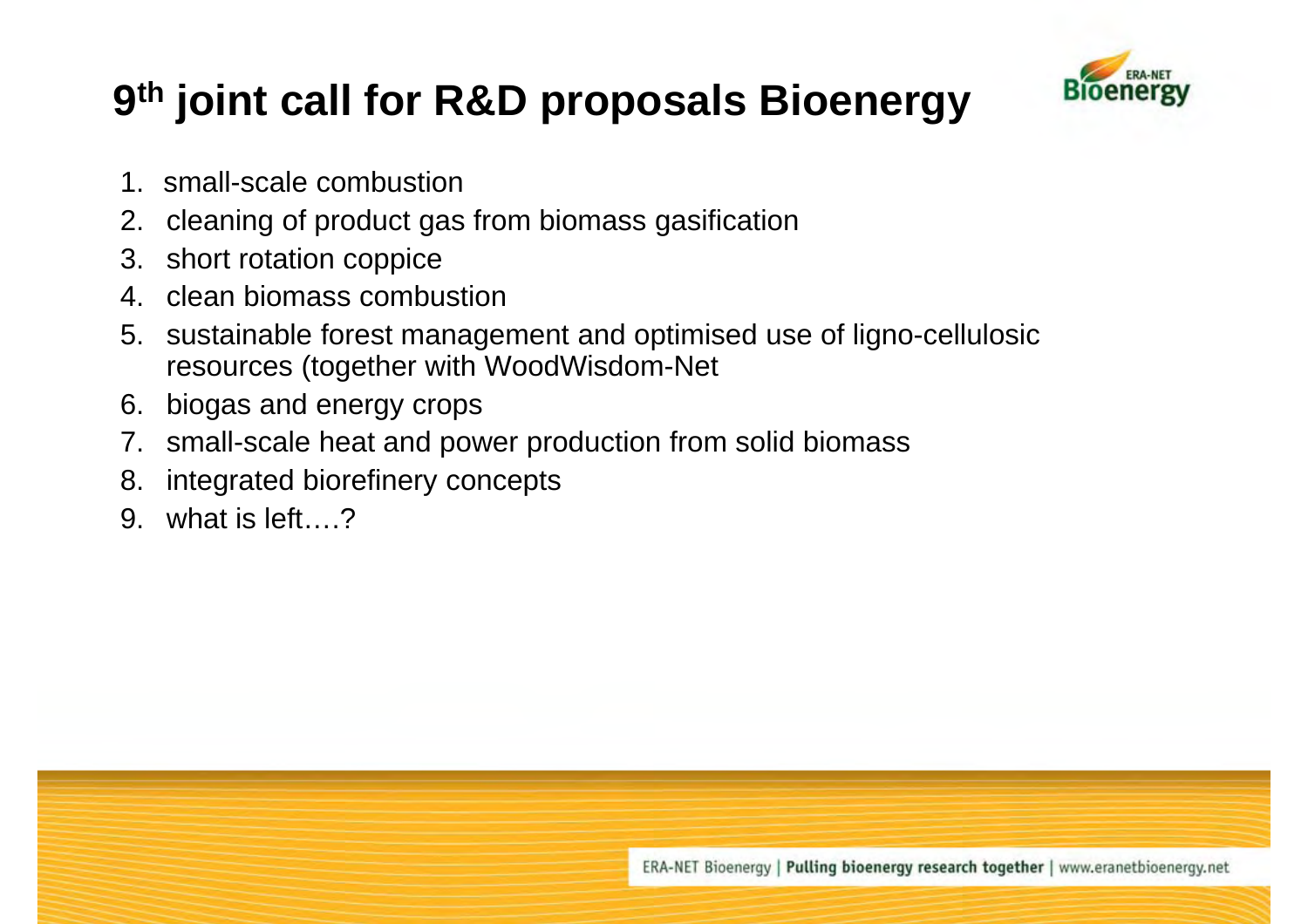## **9th joint call for R&D proposals Bioenergy**



General call:

- Different bioenergy value chains or energy uses (heating/cooling, electricity, transport biofuels), but economic, environmental and social sustainability must be addressed.
- Ideally, concepts enable full or improved usage of the raw material and/or put the focus on residues, by-products and other forms of raw material that minimise competition with food production.
- In all cases: focus on added value of energetic uses (bioenergy incl. transport biofuels).

All proposals must be put in context of the national political/legal framework, available raw materials, and techno-economic as well as socio-economic market situation in the countries in which work will be carried out.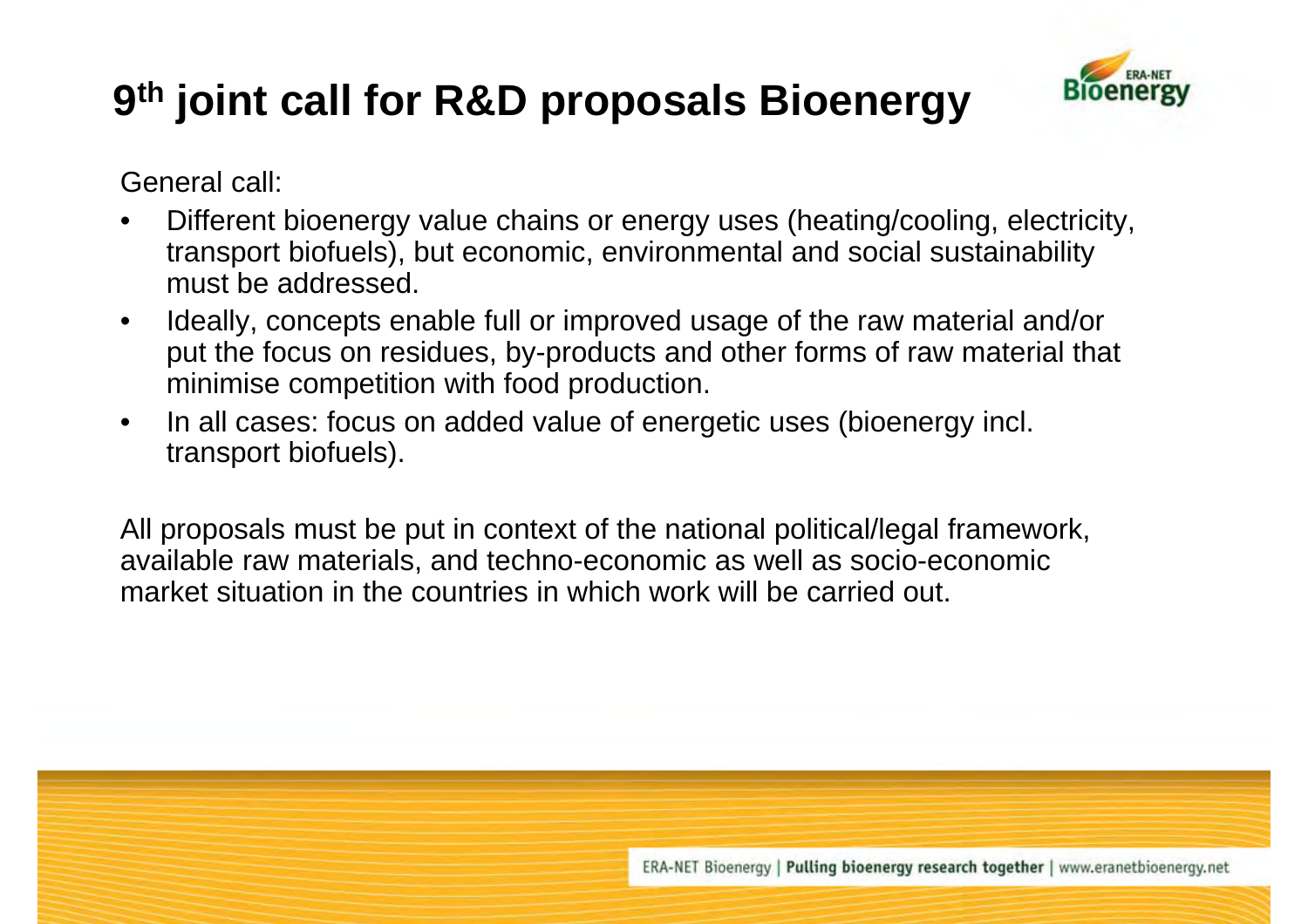### **Countries involved**

Germany: 2 Million euro Sweden: 1.3 Million euro Poland: 0.5 Million euro The Netherlands: 0.5 Million euro (provisional, tbc) Switzerland: 0.25 Million euro Austria: Climate and Energy Fund





Project CREFF (Short Rotation Coppice)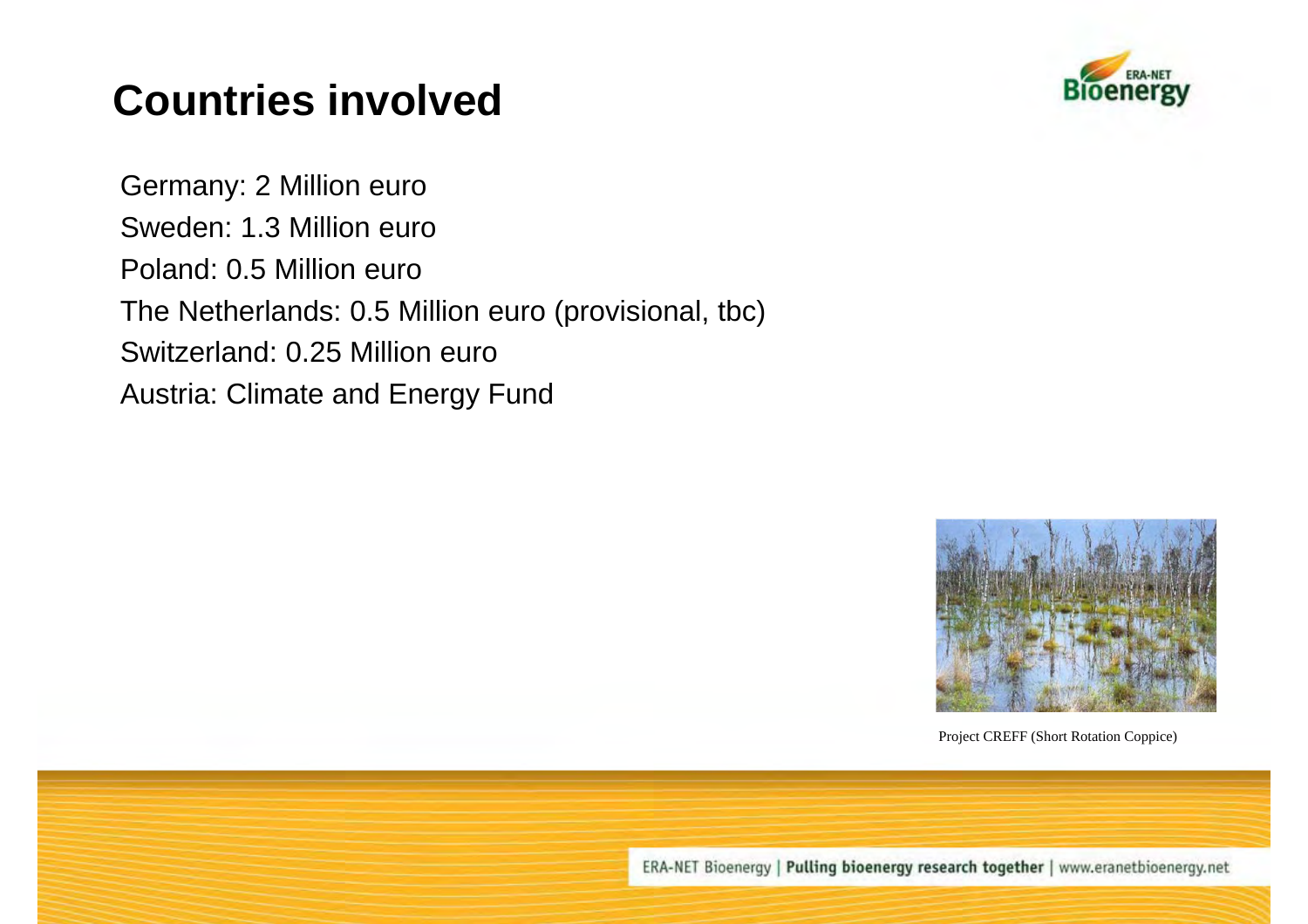### **Key data**



Call opens: 11 November 2014

Deadline for submitting outlines: 12 January 2015, 1pm CET

Deadline for submitting full proposals: 8 June 2015, 1pm CET

Expected project start: Late 2015/Early 2016

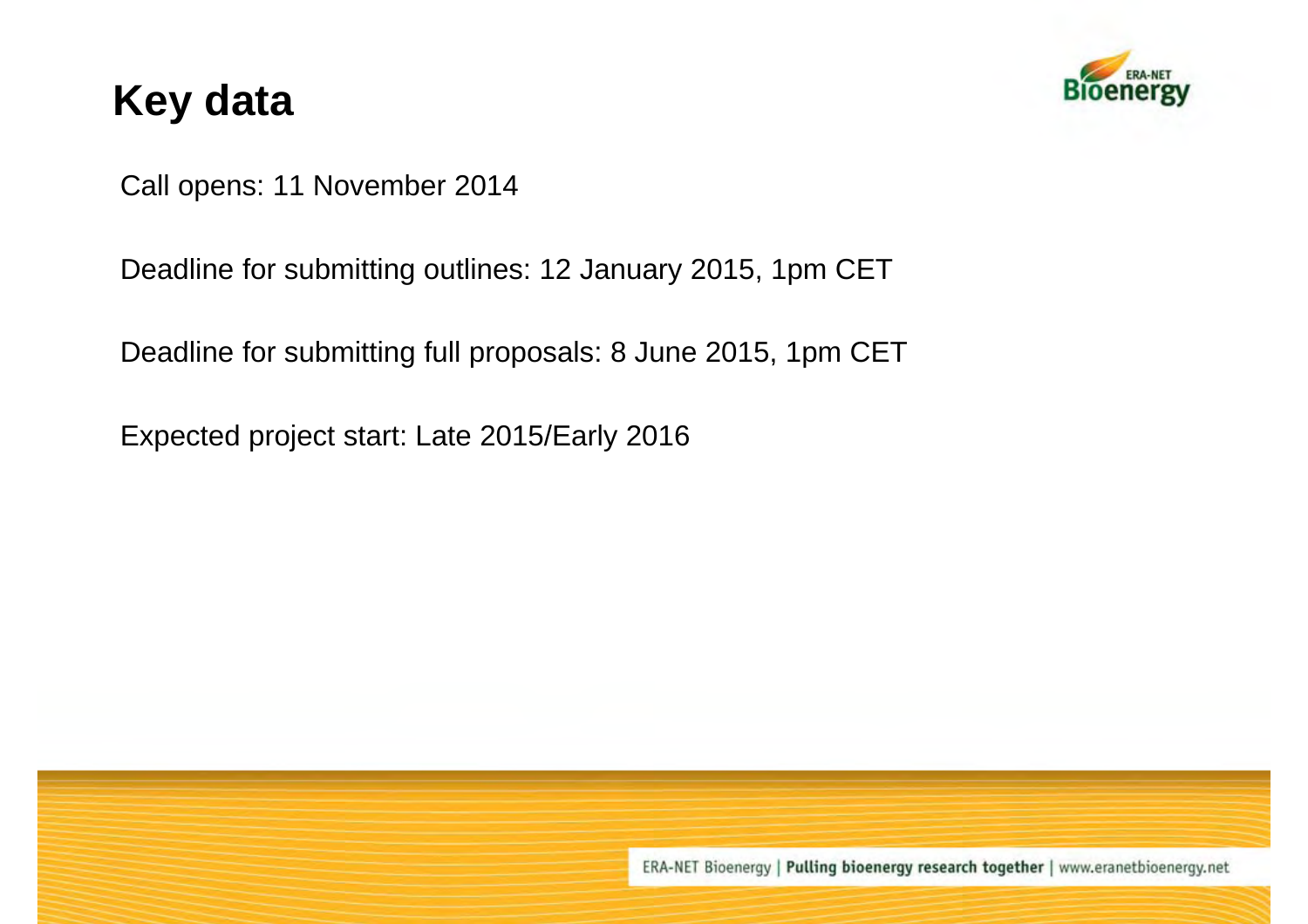### **Submission of proposals**



#### Short outline:

• Describing the goal and expected impact of the planned work. The outline must show which national programmes it is aimed for and how it will fit these programmes.

#### Consultation with funding agencies:

- The consultation phase is a step in the call process in its own right.
- Mandatory in some countries (e.g. DE) and strongly recommended in the others (see National Annexes).
- Chance of success for funding significantly improves with consultations. The intensity of consultations may differ from country to country.

#### Full proposal:

- If the short outline meets the criteria of the relevant programmes, (with or without further consultation) the consortium receives a notice from the Secretariat with the recommendation to submit a full proposal.
- These full proposals should follow the structure of the template which will be available on the ERA-NET Bioenergy website by January 2015.
- A non-confidential abstract of the description of work is required (for later publication in case of success only).

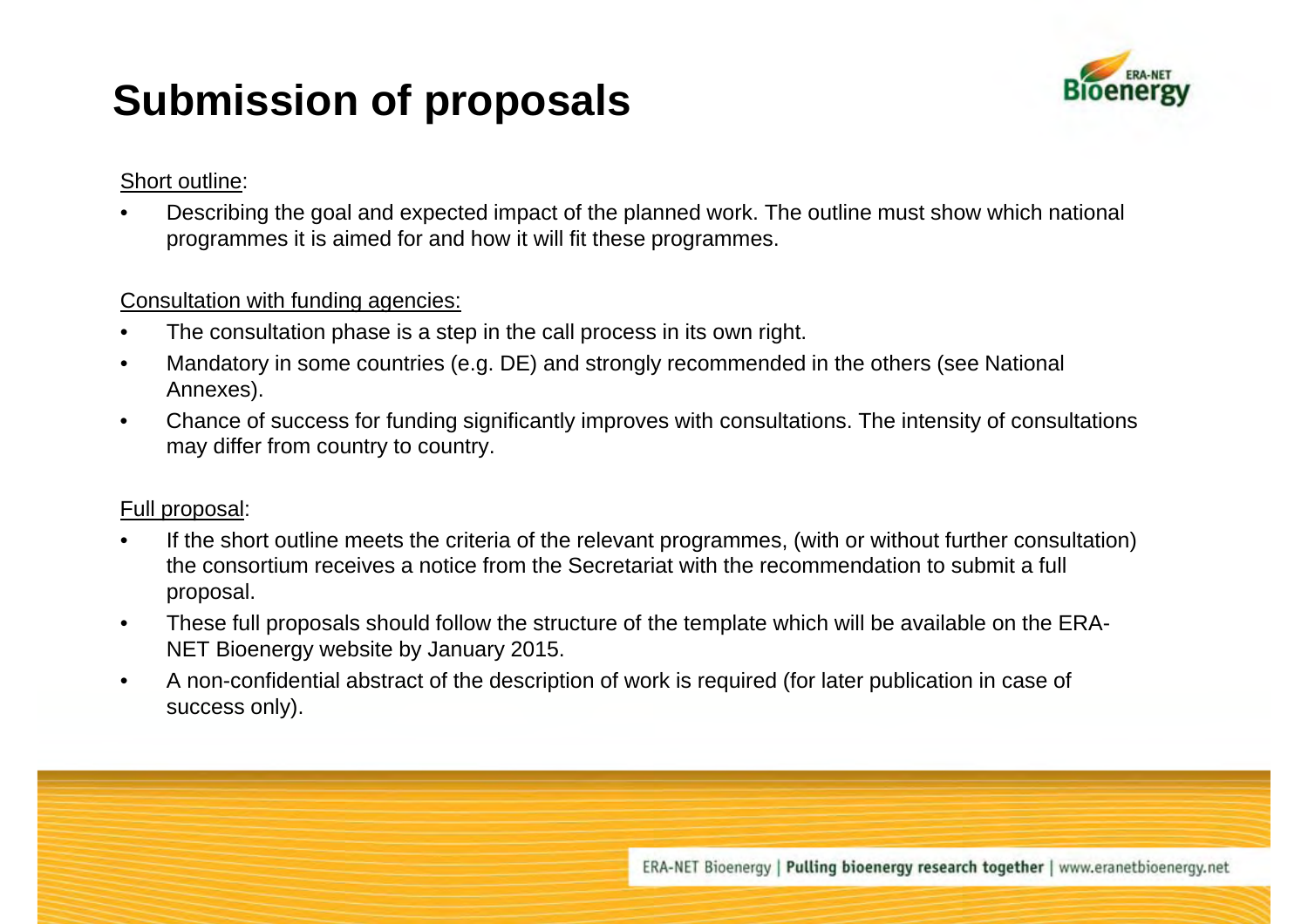# Bloel

### **Criteria**

- Contribution to the call (20 pts)
- Technical/scientific quality (60 pts)
- Quality of the consortium (45 pts)
- Project management (20 pts)
- Outputs and exploitation (55 pts)



Project SciToBiCom (Clean Biomass Combustion)